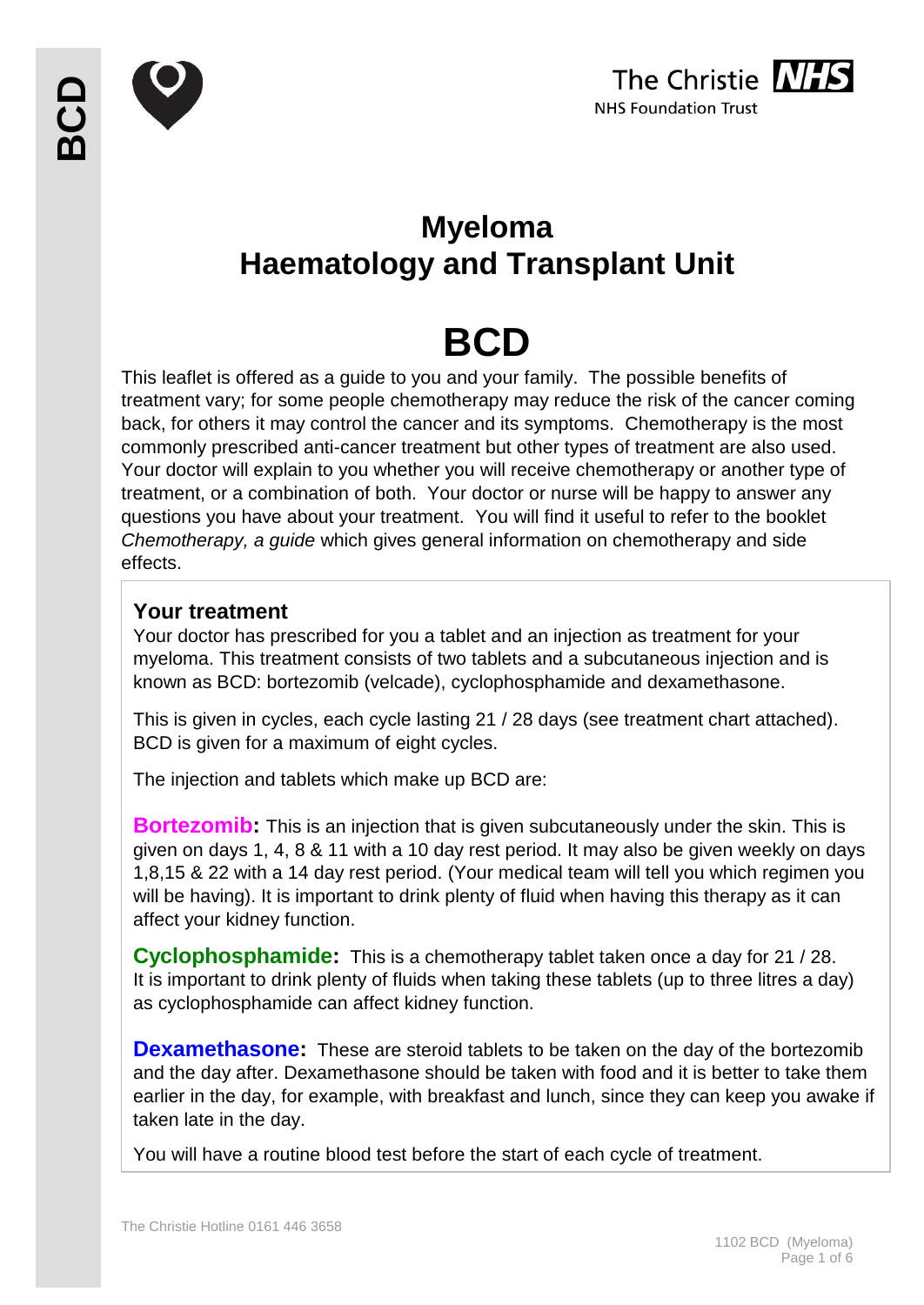Alongside your chemotherapy, you will be given other medications to prevent side effects. Please see the separate sheet called *Supportive Medications* for details about these medicines.

This treatment can have serious or possibly life-threatening side effects. It is very important that you report side effects straight away. Don't delay, if you feel unwell, please ring The Christie Hotline on 0161 446 3658. The lines are open 24 hours a day.

#### **Increased risk of serious infection:**

You are vulnerable to infection while you are having chemotherapy. Minor infections can become life-threatening in a matter of hours if left untreated. Symptoms of infection include fever, shivering, sweats, sore throat, diarrhoea, discomfort when you pass urine, cough or breathlessness. We recommend that you use a digital thermometer so you can check your temperature. You can buy one from your local chemist.

**If you feel unwell, you have symptoms of an infection or your temperature is 37.5ºC or above or below 36ºC contact The Christie Hotline straight away**.

## **Possible side effects**

Chemotherapy can cause many different side effects. Some are more likely to occur than others. Everyone is different and not everyone gets all the side effects. Most side effects are usually temporary, but in some rare cases they can be life-threatening. It is important to tell your hospital doctor or nurse about any side effects so they can be monitored and, where possible, treated.

#### **Common side effects (more than 1 in 10)**

#### **Anaemia (low number of red blood cells)**

While having this treatment you may become anaemic. This may make you feel tired and breathless. Let your doctor or nurse know if these symptoms are a problem. You may need a blood transfusion.

#### **Bruising or bleeding**

This treatment can reduce the production of platelets which help the blood clot. Let your doctor know if you have any unexplained bruising or bleeding, such as nosebleeds, bloodspots or rashes on the skin, and bleeding gums. You may need a platelet transfusion.

#### **Nausea and vomiting (sickness)**

The severity of this varies from person to person. Anti-sickness medication may be given along with your chemotherapy to prevent this. You may also be given antisickness tablets to take at home. If you continue to feel or be sick, contact your GP or this hospital, because your anti-sickness medication may need to be changed or increased.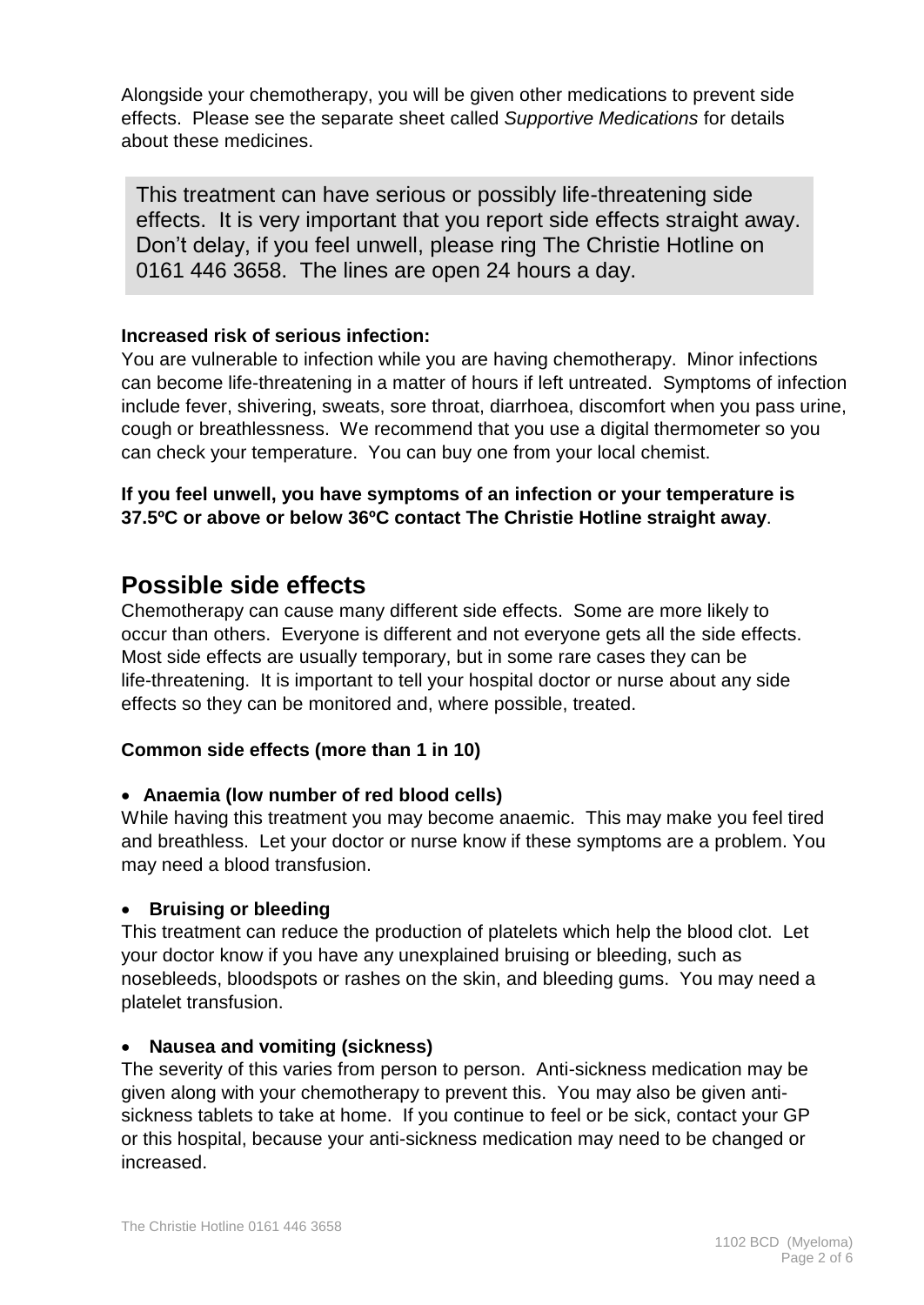#### **Diarrhoea**

If this becomes a problem while you are having treatment, anti-diarrhoea tablets can be bought from a pharmacy or prescribed by your GP for a temporary period until this is resolved. If the problem persists contact this hospital. **If you develop severe diarrhoea it is important to contact this hospital straight away as this may be a sign of a serious infection. Don't delay!**

#### **Lethargy**

Some chemotherapy may make you feel tired and lacking in energy. It can be frustrating when you feel unable to cope with routine tasks. If you do feel tired, take rest and get help with household chores. If necessary, take time off work. Gentle exercise such as walking can be beneficial.

#### **Constipation**

It is very common to become constipated. Try to drink plenty of fluids and eat foods high in fibre. Tell your doctor who may prescribe a suitable laxative. Ask the staff for a copy of *Eating: Help Yourself* which has useful ideas about diet when you are having treatment.

#### **Tingling & numbness in the fingers or toes (peripheral neuropathy)**

Bortezomib can cause nerve damage. This causes numbness or pins and needles in your fingers or toes. This is only usually mild and temporary, but sometimes lasts for some time or may become permanent.

**It is important to tell your myeloma nurse specialist or your doctor if this happens** as the dose of bortezomib may have to be reduced or stopped.

#### **Blood clots/thrombosis**

There is a slightly increased risk of developing blood clots. Please report immediately to us if you develop a red and swollen leg or sudden onset of shortness of breath.

#### **Steroid side effects**

Your **dexamethasone tablets** should be taken with food as they may cause indigestion. They may also increase your appetite. It is better to take them earlier in the day, for example, with breakfast and lunch, since they can make you feel more alert and prevent sleep.

Dexamethasone tablets can **alter your mood** causing you to feel low, irritable or agitated. Please tell the doctor at your next clinic visit if this is a problem.

#### **Blood sugar**

Dexamethasone can cause your blood sugar to rise. If you are diabetic then you may need to increase the dose of any diabetic medication you take (insulin or tablets). You should discuss this with your doctor before starting the chemotherapy. Dexamethasone can also induce diabetes in people not known to have this disease. This is normally reversible although you may need to take some diabetic medication while you are having chemotherapy.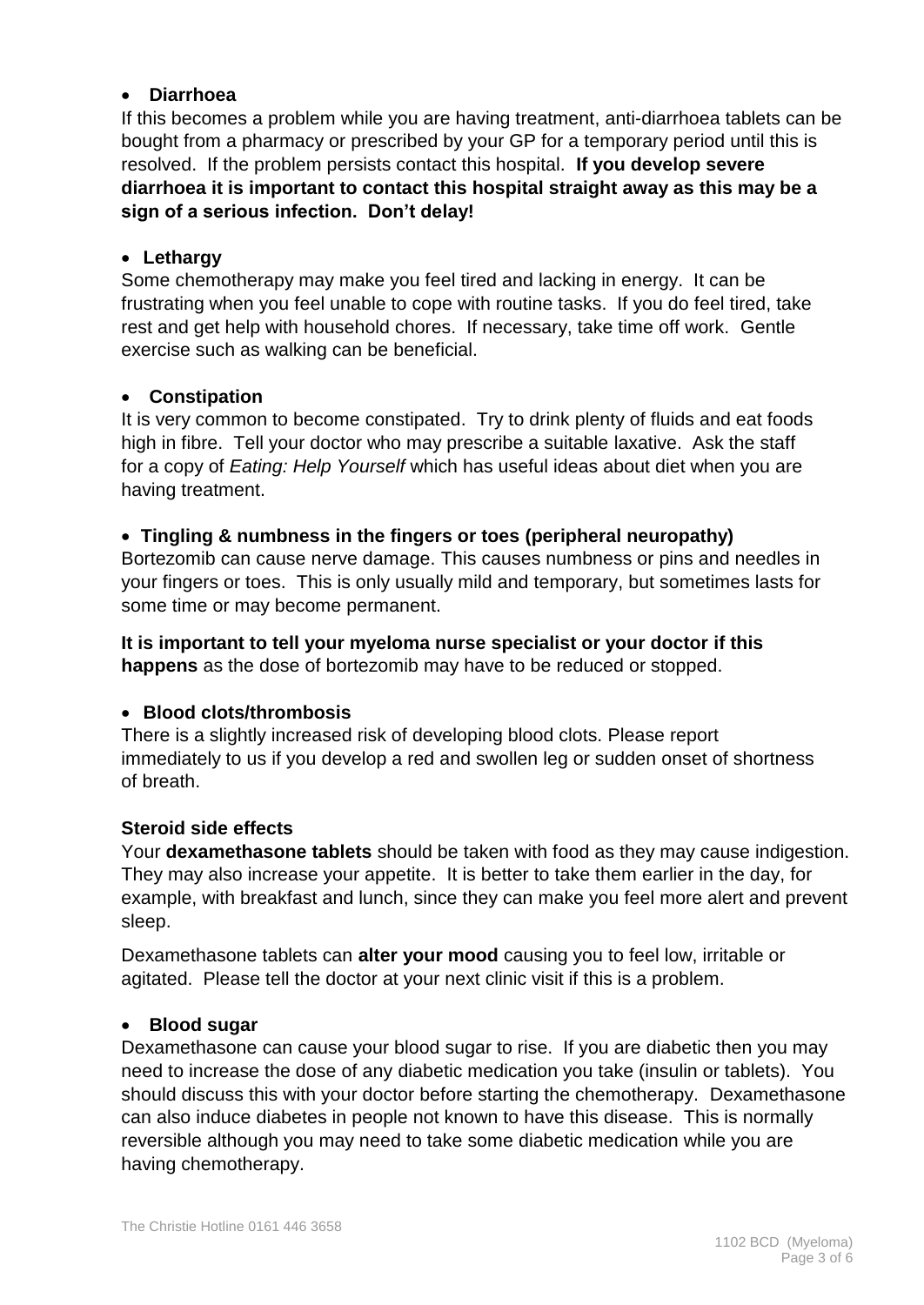#### **Uncommon side effects (less than 1 in 10)**

#### **Hair thinning**

It is uncommon to lose hair with this treatment although it may thin a little. It is advisable to avoid perms, colours, use of hot brushes and vigorous and frequent washing that could increase hair loss. Please remember that this is a temporary side effect and your hair will grow back when your treatment is completed. If you would like an appointment with the wig service, this can be arranged for you. Ask the staff for a copy of *'The Wig Fitting Service.*'

#### **Bladder irritation**

Cyclophosphamide may cause a burning sensation or irritation on passing urine because the chemotherapy irritates the bladder wall. Try to drink plenty of fluids on the day of the treatment and for 72 hours afterwards. Also, try to pass urine as soon as the urge is felt. If you do have any irritation or burning on passing urine, please contact The Christie Hotline.

#### **Rare side effects (less than 1 in 100)**

#### **Skin colouring**

Sometimes as a result of the chemotherapy, your skin may appear darker in colour or lightly tanned, especially around the joints. This is known as hyperpigmentation. The skin will return to normal when the treatment is finished. Asian and African-Caribbean people may develop noticeable light patches on their skin.

#### **Sore mouth**

Your mouth may become sore or dry, or you may notice small mouth ulcers during this treatment. Drinking plenty of fluids and cleaning your teeth regularly and gently with a soft toothbrush can help to reduce the risk of this happening. We can prescribe a mouthwash for you to use during treatment. You can dilute this with water if your mouth is sore. Ask your doctor or nurse for further advice. There is also general mouth care information in the chemotherapy booklet. If you continue to have a sore mouth, please contact The Christie Hotline.

#### **Serious and potentially life threatening side effects**

In a small proportion of patients chemotherapy can result in very severe side effects which may rarely result in death. The team caring for you will discuss the risk of these side effects with you.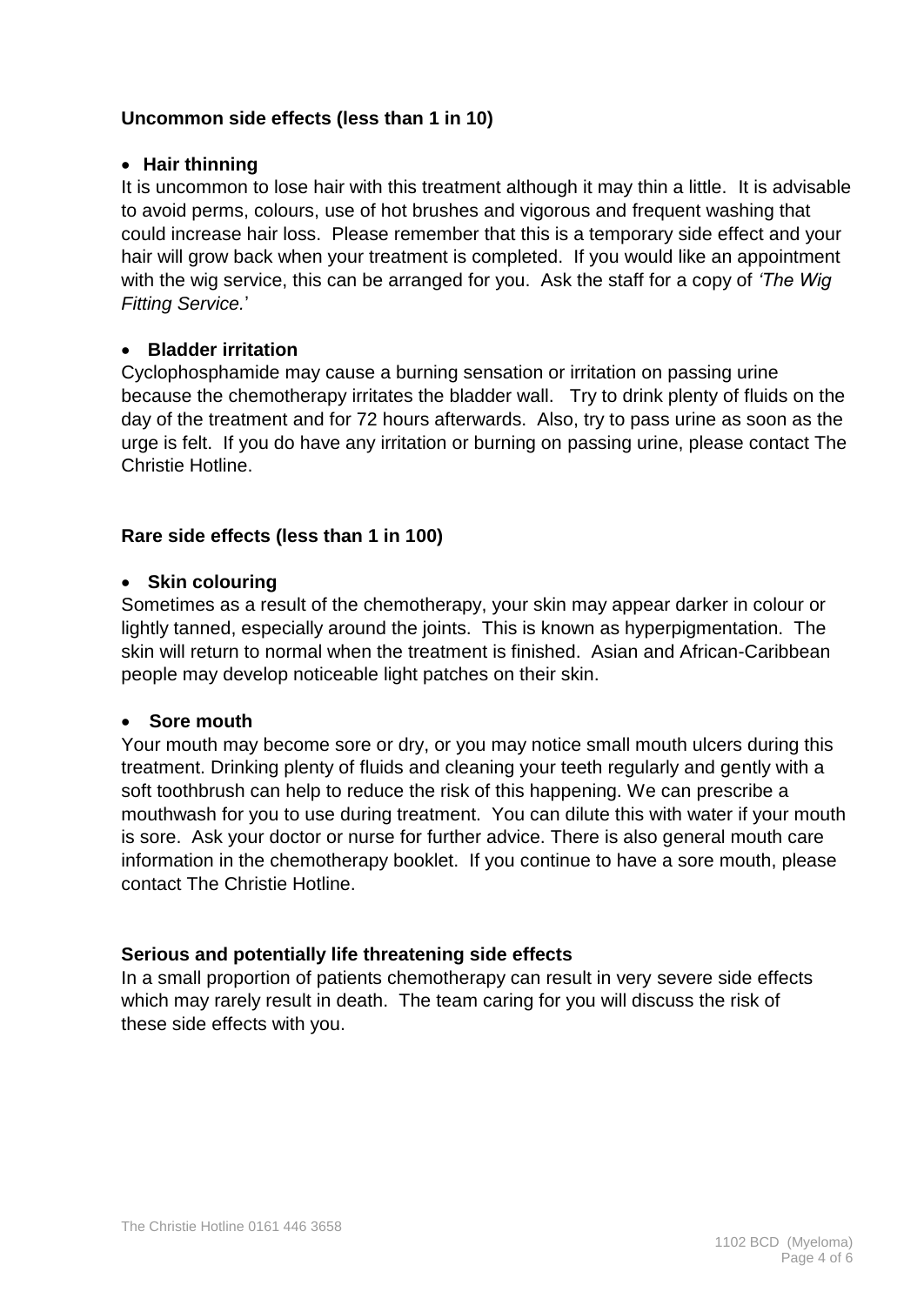## **Sex, contraception & fertility**

**Protecting your partner and contraception:** We recommend that you or your partner use a condom during sexual intercourse while you are having the course of chemotherapy. Chemotherapy is dangerous to unborn babies and this will also protect you and your partner from any chemotherapy drugs that may be present in semen and in the vagina. If you suspect that you may be pregnant please tell your doctor immediately.

**Fertility:** This chemotherapy may affect your ability to have children. Your doctor or nurse should have discussed this with you. If not, please ask them before you start treatment.

## **Late side effects**

Some side effects may become evident only after a long time. In reaching any decision with you about treatment, the potential benefit you receive from treatment will be weighed against the risks of serious long term side effects to the heart, lungs, kidneys and bone marrow. With some drugs there is also a small but definite risk of an increased chance of developing another cancer. If any of these problems specifically applies to you, the doctor will discuss these with you and note this on your consent form.

#### **Tingling & numbness in the fingers or toes: on rare occasions it may be permanent.**

## **Contacts**

If you have any general questions or concerns about your treatment, please contact the myeloma nurse specialist or the Haematology and Transplant Unit.

- Myeloma nurse specialist on 0161 446 8167
- Haematology and Transplant Unit on 0161 446 3925
- General enquiries on 0161 446 3000

Your consultant is: .....................................................................

Your hospital number is: ...........................................................

Your key worker is: ....................................................................



Details of the sources used are available, please contact patient.Information@christie.nhs.uk

The Christie Patient Information Service September 2015 CHR/CT/1102/04.08.15 version 1 Review September 2018 [www.christie.nhs.uk](http://www.christie.nhs.uk/) tel: 0161 446 3000